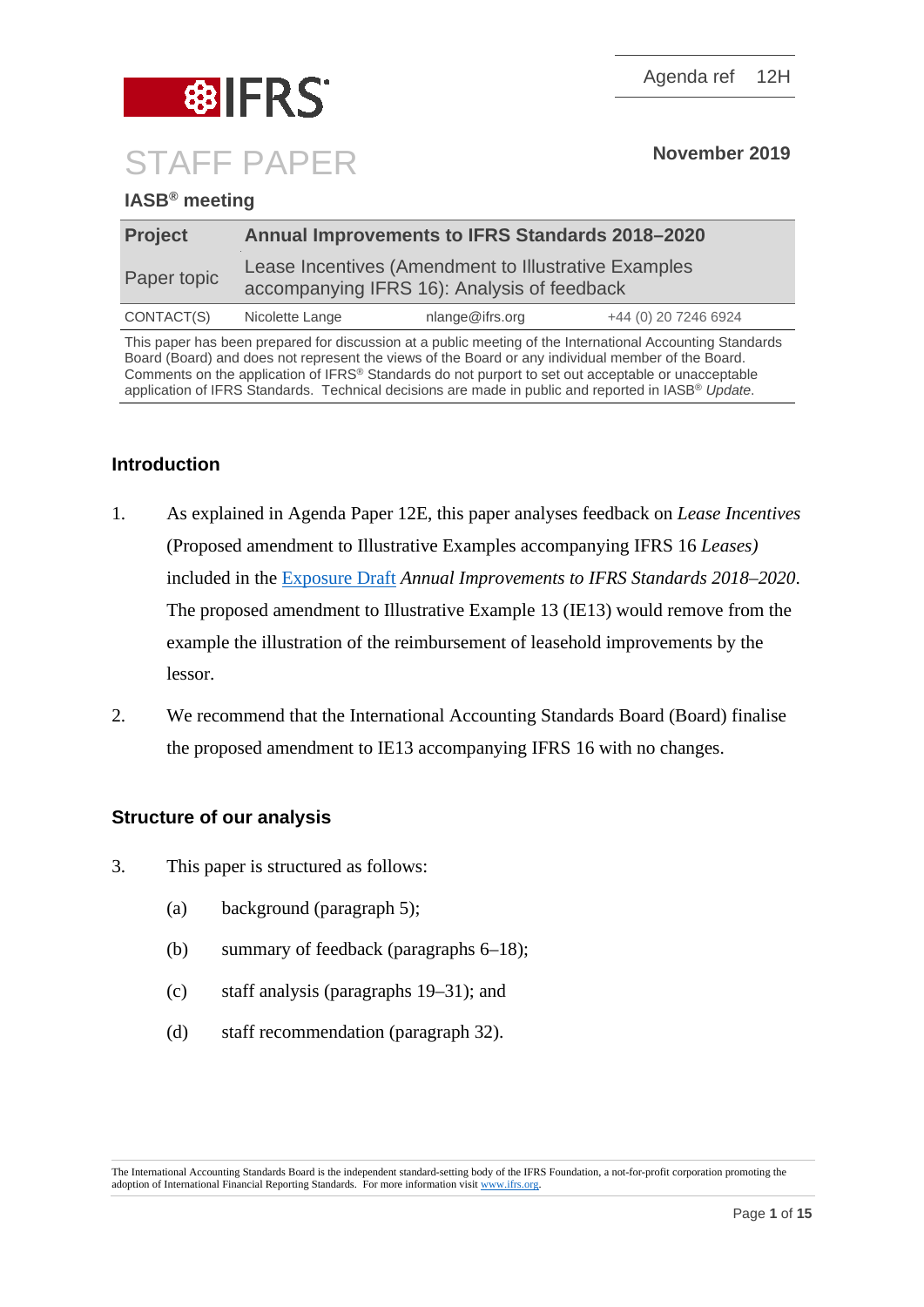- 4. There are two appendices to this paper:
	- (a) Appendix A—Extract from the Exposure Draft; and
	- (b) Appendix B—Alternative amendment to IE13.

#### **Background**

<span id="page-1-0"></span>5. Paragraphs BC1–BC3 of the Basis for Conclusions on the proposed amendment explain the background and the Board's rationale for the proposed amendment. Paragraphs BC1–BC3 state:

> BC1 The Board was informed about the potential for confusion in applying IFRS 16 *Leases* because of how Illustrative Example 13 accompanying IFRS 16 illustrates the requirements for lease incentives. In particular, it is unclear why, in Illustrative Example 13 based on the limited facts provided, the lessee does not consider the reimbursement relating to leasehold improvements to be a lease incentive as defined in IFRS 16.

> BC2 The Board developed Illustrative Example 13 to illustrate requirements in IFRS 16 for initial and subsequent measurement of a right-of-use asset and lease liability. The inclusion in the example of payments from the lessor to the lessee (in relation to both real estate commission and leasehold improvements) was intended to illustrate when such payments meet the definition of lease incentives and when they do not. Illustrative Example 13 concludes that the lessee does not account for payments relating to leasehold improvements as a lease incentive but applies other relevant Standards. The explanation provided—'because costs incurred on leasehold improvements by Lessee are not included within the cost of the right-of-use asset'—implies that these payments are not associated with the lease. However, to be sufficiently precise, Illustrative Example 13 should have stated more clearly that these payments did not meet the definition of lease incentives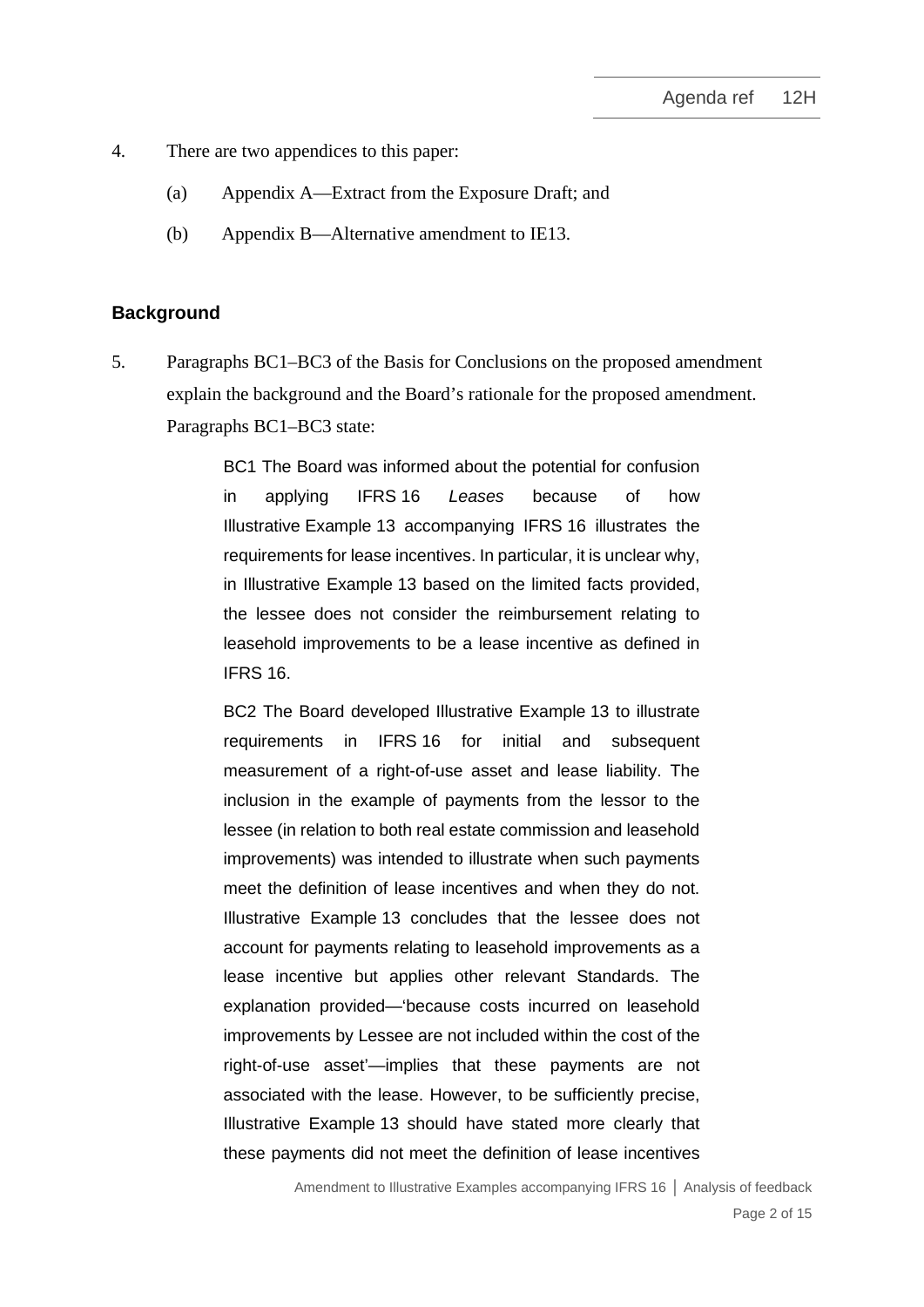in IFRS 16 (that is, the payments were not associated with the lease and were not the reimbursement or assumption by the lessor of costs of the lessee because, for example, the payments reimbursed the lessee for improvements made to the lessor's asset).

BC3 Because illustrative examples do not provide mandatory requirements, the requirements in IFRS 16 would prevail in case of any confusion or apparent conflict. Nonetheless, the Board proposes to amend Illustrative Example 13 to remove the potential for confusion from this example.

## **Summary of feedback**

- <span id="page-2-0"></span>6. Fifty seven respondents to the Exposure Draft comment on the proposed amendment to the Illustrative Examples accompanying IFRS 16. Feedback on the proposed amendment was mixed—approximately half of respondents agree with the proposed amendment and half disagree.
- 7. Some of the respondents who agree with the proposed amendment say IE13 is unclear and suggest clarifying whether a reimbursement of leasehold improvements meets the definition of a lease incentive. One of these respondents suggests providing further requirements and/or illustrative examples to address more generally the accounting for lease incentives.
- 8. Respondents who disagree with the proposed amendment do not disagree with the Board's observation that the existing wording in IE13 could create the potential for confusion. However, they say there is diversity in determining whether reimbursements by the lessor are lease incentives—in their view, amending IE13 as proposed would not remove this diversity or resolve the potential confusion. A few of these respondents say IE13 provides useful information about a reimbursement from the lessor that the lessee does not account for as a lease incentive—in their view, removing such an illustration could add confusion.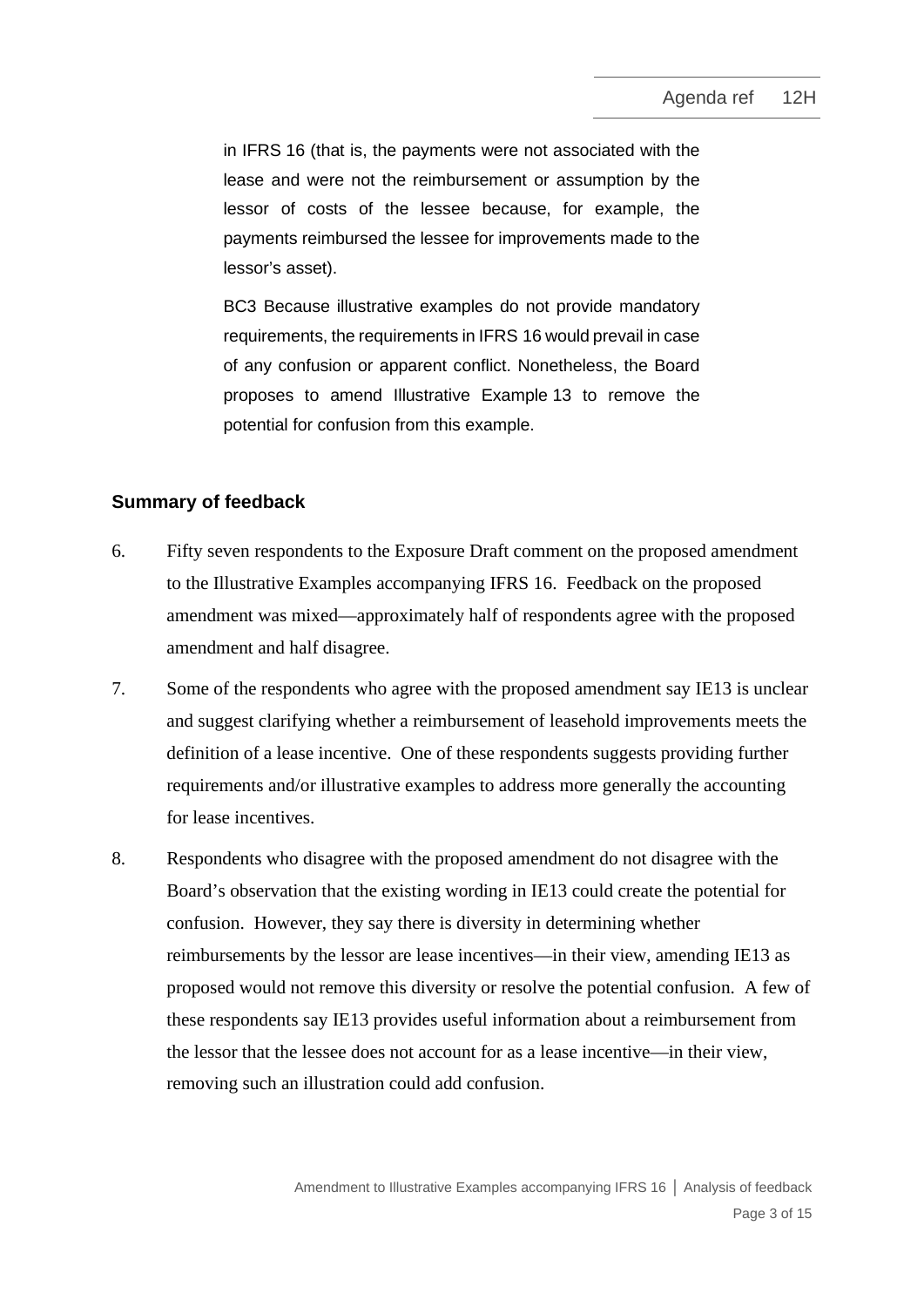- 9. All respondents who disagree with the proposed amendment suggest that the Board not finalise the amendment as proposed but, instead, consider one or both of the following:
	- (a) providing additional requirements on when reimbursements qualify as lease incentives (Alternative A); or
	- (b) amending IE13 to illustrate a reimbursement that is not a lease incentive (Alternative B).
- 10. Respondents' suggestions on these two alternatives are discussed below.

### *Alternative A—Providing additional requirements*

11. Many respondents suggest amending IFRS 16 to include additional requirements to help entities assess whether reimbursements by lessors are lease incentives. These respondents say the existing requirements in IFRS 16 are insufficient to address this matter. For example, Nexia Australia says:

> We note that the Board withdrew SIC-15 *Operating Leases – Incentives* upon application of IFRS 16. However, neither IFRS 16 itself, the Application Guidance contained in Appendix B of that Standard, nor the Basis of Conclusions to IFRS 16 contain any further discussion or guidance on the treatment of lease incentives. As a result, we are aware of diversity in views on the application and treatment of lease incentives under IFRS 16… However, rather than solely deleting the offending paragraph as proposed in the ED, we recommend that the IASB develop and provide additional commentary and examples within IFRS 16 to clarify and illustrate the following matters:

> 1. The types of arrangements that meet the definition of a lease incentive…

<span id="page-3-0"></span>12. Some of these respondents suggest clarifying how an entity applies the definition of lease incentives in IFRS 16, or suggest identifying circumstances in which reimbursements qualify as lease incentives. A few respondents say reimbursements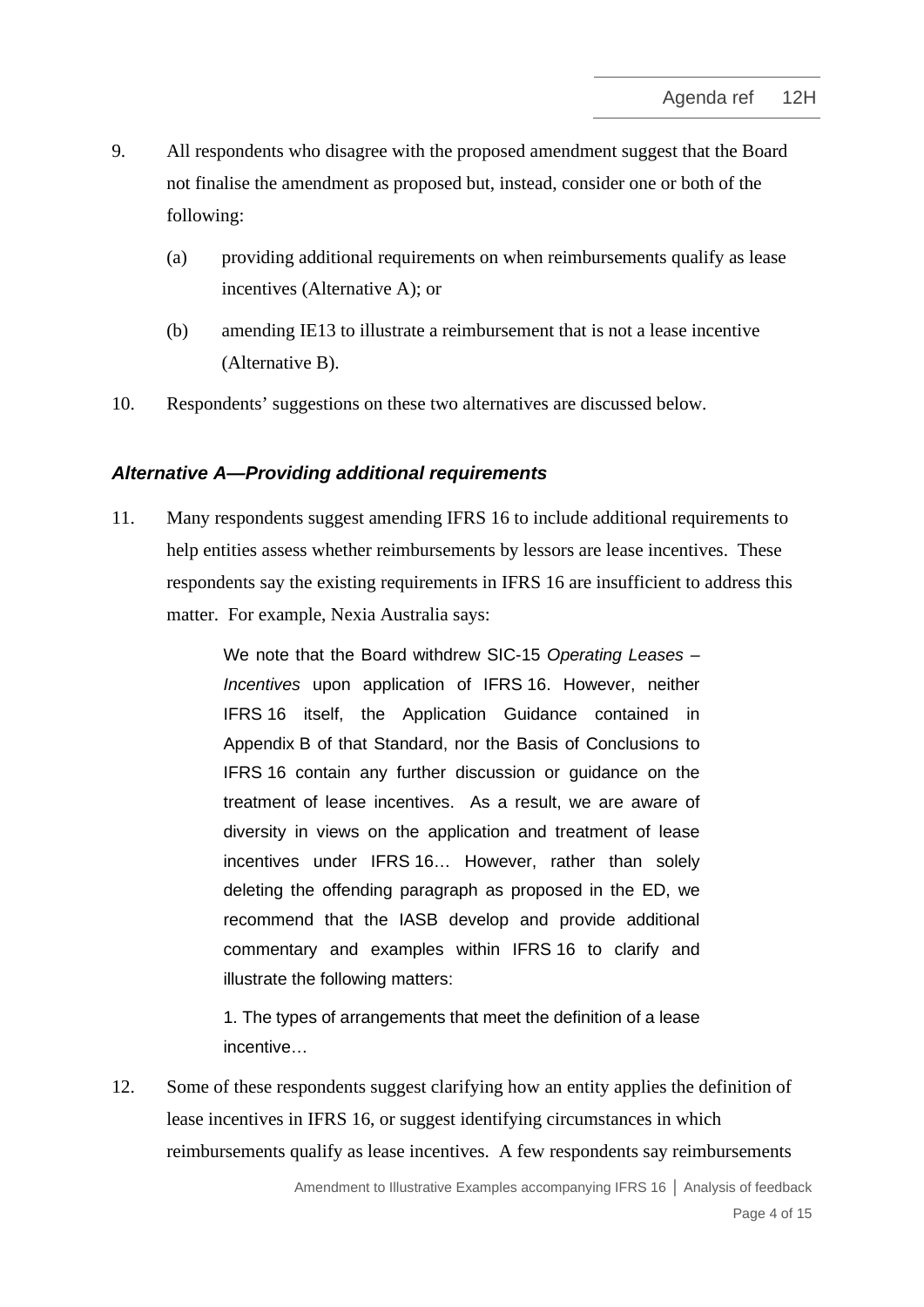of leasehold improvements are common and should be specifically addressed by the Board. A few other respondents identify other circumstances and ask whether reimbursements in those circumstances meet the definition of lease incentives.

- 13. Some of these respondents suggest that, in addition to the matters noted in paragraph [12](#page-3-0) above, the Board address other matters regarding lease incentives. For example, some respondents suggest clarifying:
	- (a) how to apply the measurement requirements for right-of-use assets (paragraph 24 of IFRS 16) and lease liabilities (paragraph 27 of IFRS 16) considering the definitions of lease payments and lease incentives in IFRS 16;
	- (b) the accounting for existing lease incentives on transition to IFRS 16 (IFRS 16 is effective for annual reporting periods beginning on or after 1 January 2019); and
	- (c) how the accounting for lease incentives applying IFRS 16 has changed compared to that applying SIC-15*.*
- 14. KPMG says it is aware of other application questions regarding the accounting for lease incentives—nonetheless, it suggests finalising the proposed amendment and considering other matters as part of the post-implementation review of IFRS 16. The European Financial Reporting Advisory Group says this question leads to a broader question of whether leasehold improvements and restoration costs should be included in a right-of-use asset. Similarly, the UK Financial Reporting Council says there is a potential inconsistency between the accounting for leasehold improvements and that for restoration costs, which the Board could consider separately.

### *Alternative B—Amending proposed IE13*

<span id="page-4-0"></span>15. Some respondents suggest that, instead of finalising the amendment as exposed, the Board amend IE13 to explain why the reimbursement of improvements in IE13 is not a lease incentive. These respondents say doing so would provide additional clarity and reduce potential diversity in reporting. For example, Mazars says: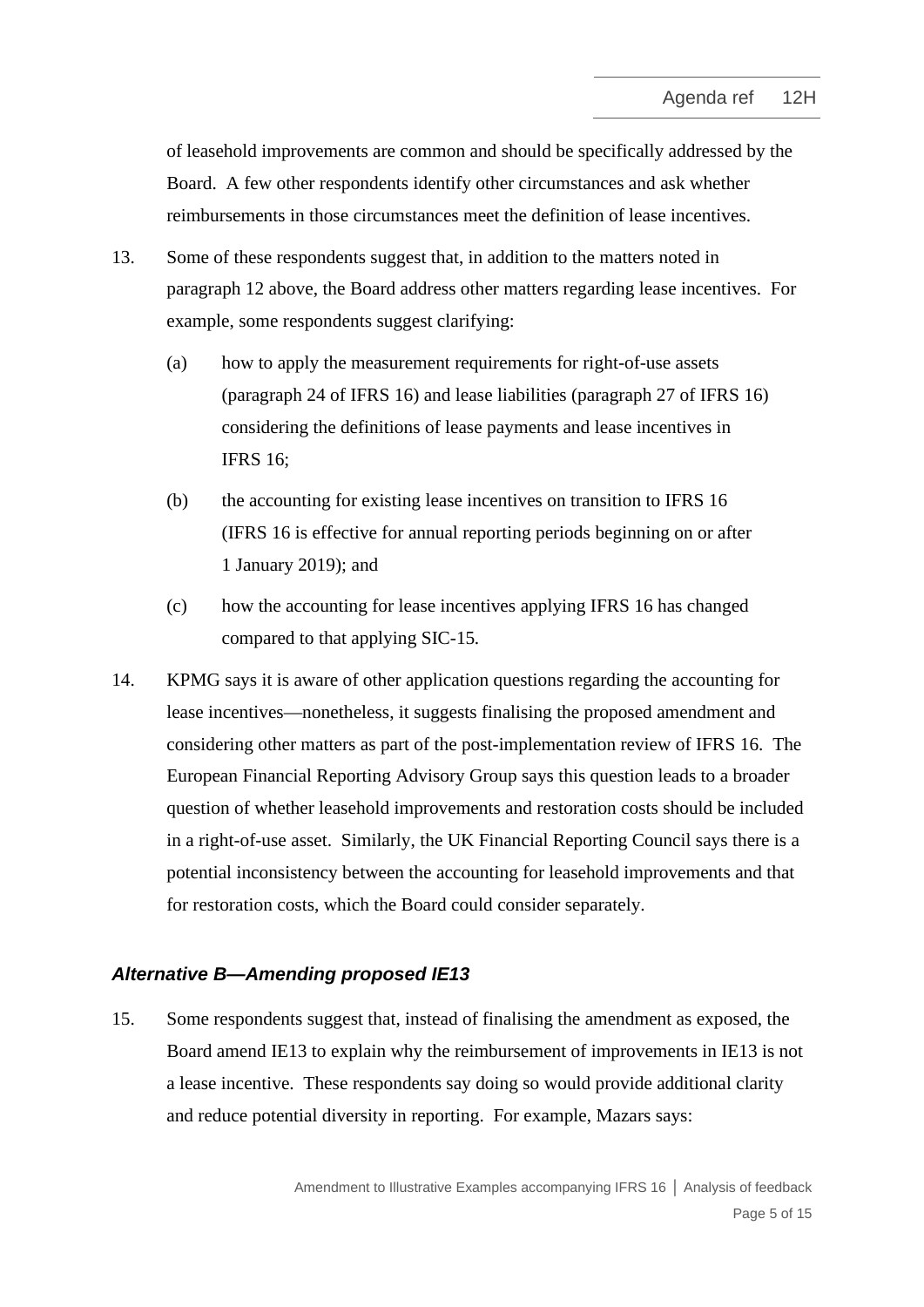By deleting all references to leasehold improvements, the Board leaves IFRS users with a former version of Example 13 stating that reimbursement of leasehold improvements by the lessor is not a lease incentive and with new Basis for Conclusions not really contradicting that statement. We consider that this situation is not satisfactory.

<span id="page-5-0"></span>16. A few of these respondents say the explanation in paragraph BC2 of the proposed amendment—that explains how the amendment could have been more precisely drafted—is helpful and should be incorporated into the example. Paragraph BC2 states:

> ….Illustrative Example 13 should have stated more clearly that these payments did not meet the definition of lease incentives in IFRS 16 (that is, the payments were not associated with the lease and were not the reimbursement or assumption by the lessor of costs of the lessee because, for example, the payments reimbursed the lessee for improvements made to the lessor's asset).

17. However, a few other respondents ask whether paragraph BC2 implies that reimbursements of leasehold improvements are never lease incentives. For example, the International Organization of Securities Commissions says:

> We note that reimbursements of costs related to leasehold improvements by the lessor to the lessee are common in practice. It is unclear whether BC 2 is suggesting that the reimbursement of a leasehold improvement by the lessor is never a lease incentive, or whether underlying facts would dictate whether such reimbursements are lease incentives. In absence of clarification as to when reimbursements by the lessor to the lessee for leasehold improvements should be considered lease incentives and when they should not, we are concerned that confusion and diversity in practice will remain.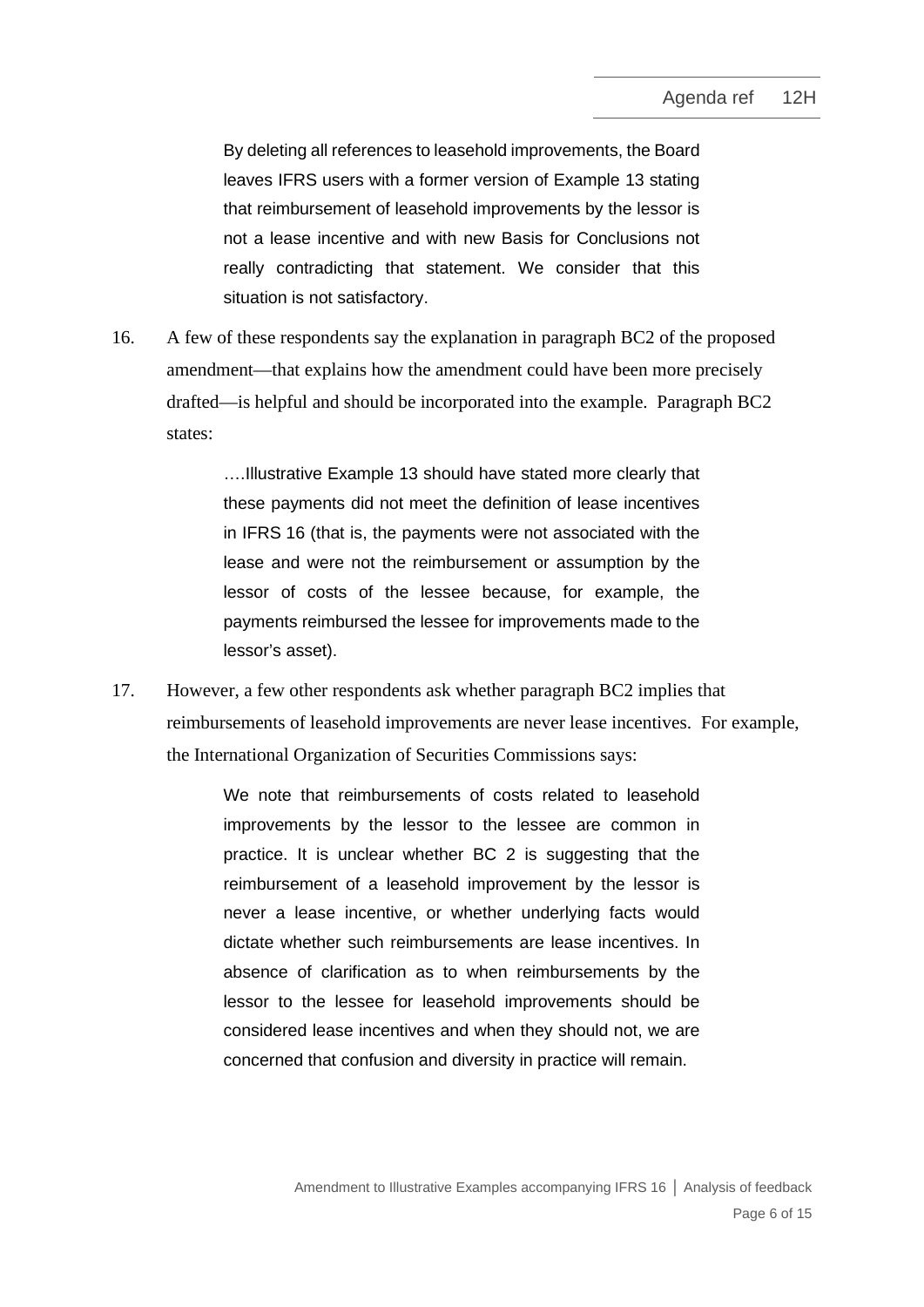#### <span id="page-6-0"></span>18. In addition, EY says:

We consider that paragraph BC2 in the ED is not the appropriate place to raise a potentially contentious technical position of the Board (i.e., whether specific payments meet the definition of a lease incentive). According to paragraph 3.77 of the Due Process Handbook, the Basis for Conclusions is intended to include the Board's rationale behind the decisions it reached in developing or changing a Standard. This may include alternative solutions considered but rejected by the Board, but should not include a potentially contentious technical position of the Board that is not already included in the standard itself, as this would result in further confusion.

## **Staff analysis**

<span id="page-6-1"></span>19. Paragraph BC1 of the proposed amendment (see paragraph [5](#page-1-0) of this paper) explains the background to the proposed amendment. The proposed amendment to IE13 is intended to remove the potential for confusion that could arise as a result of the wording in that example. In proposing the amendment, the Board neither reconsidered the requirements for lease incentives in IFRS 16 nor reconsidered the definition of lease incentives. We note that the definition of lease incentives in IFRS 16 was derived from, and is very similar to, the description of lease incentives formerly in SIC-15.

### *Alternative A—Providing additional requirements*

- 20. In our view, it would be inappropriate to amend IFRS 16 to provide additional requirements on lease incentives (ie Alternative A discussed above) at this time. Doing so would:
	- (a) go beyond the scope of an annual improvement—annual improvements are amendments that are limited to changes that either (i) clarify the wording in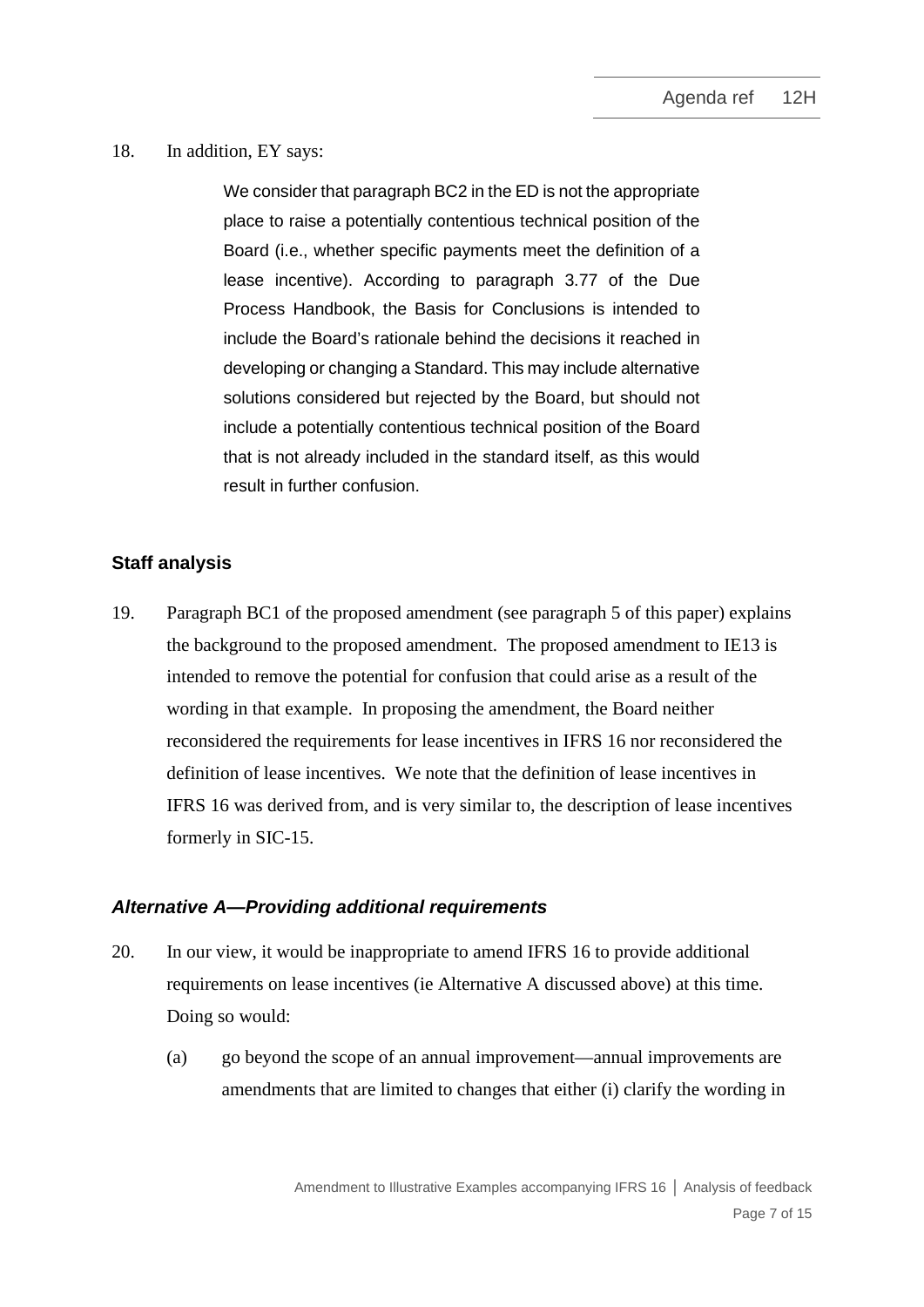a Standard; or (ii) correct relatively minor unintended consequences, oversights or conflicts between existing requirements of Standards.<sup>[1](#page-7-2)</sup>

- (b) potentially be disruptive to the implementation of IFRS 16, given IFRS 16 is effective for annual reporting periods beginning on or after 1 January 2019.
- 21. Accordingly, we recommend that the Board not consider this alternative further at this time.

# *Alternative B—Amending proposed IE13*

- <span id="page-7-0"></span>22. When deliberating the proposed amendment, the Board discussed two alternatives to amending IE13—namely:
	- (a) the proposed amendment included in the Exposure Draft (ie amending IE13 to remove the illustration of the reimbursement of leasehold improvements by the lessor); and
	- (b) change the fact pattern and provide additional explanation as to why the reimbursement is not a lease incentive—ie Alternative B as suggested by some respondents (see paragraphs [15–](#page-4-0)[18](#page-6-0) of this paper).
- <span id="page-7-3"></span><span id="page-7-1"></span>23. On balance, the Board decided to propose removing the illustration of the reimbursement from IE13. This is because it concluded that amending IE13 as discussed in paragraph [22](#page-7-0)[\(b\)](#page-7-1) above had the potential to raise new questions, which would be unhelpful to stakeholders in implementing IFRS 16. The Board also thought it was not essential to illustrate lease incentives in an example. In considering the requirements in IFRS 16 (including the definition of lease incentives in Appendix A to the Standard), the Board concluded that little would be lost by removing this aspect of one illustrative example.
- <span id="page-7-4"></span>24. Nonetheless, in the light of the feedback received, and to allow the Board to compare and contrast the two alternatives, Appendix B to this paper considers what IE13 could look like if the Board were to proceed with Alternative B. In Appendix B, we

<span id="page-7-2"></span><sup>1</sup> Paragraphs 6.11–6.14 of the *[Due Process Handbook.](https://www.ifrs.org/-/media/feature/about-us/legal-and-governance/constitution-docs/due-process-handbook.pdf?la=en)* 

Amendment to Illustrative Examples accompanying IFRS 16 **│** Analysis of feedback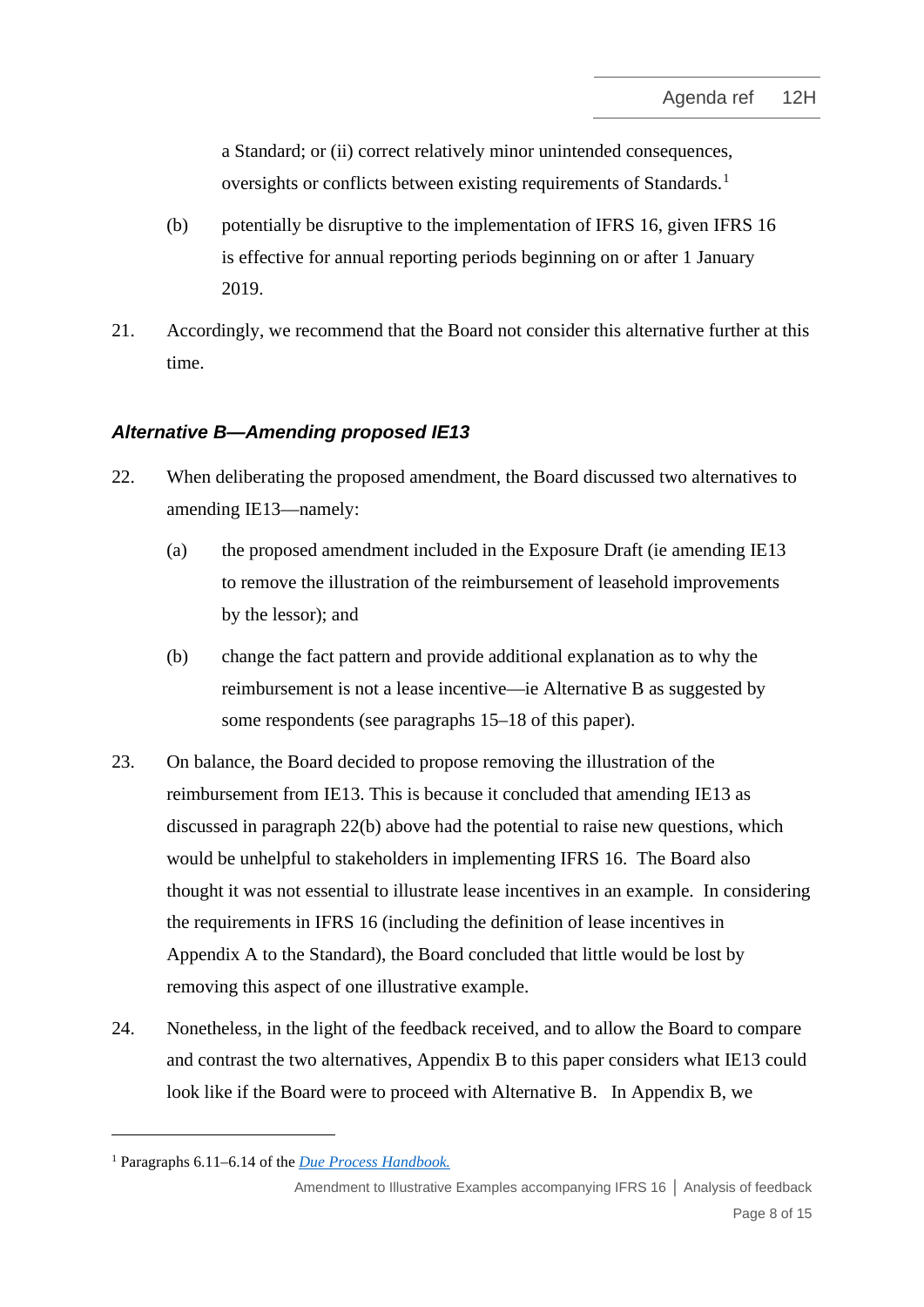(a) update the fact pattern to state that the lessor reimburses the lessee CU7,000 for amounts spent on the building structure (the lessor's asset); and (b) explain why this reimbursement is not a lease incentive—the wording of this explanation is consistent with the wording used in paragraph BC2 of the proposed amendment (see paragraph [16](#page-5-0) of this paper). Amending IE13 as illustrated in Appendix B would, in essence, incorporate within the Illustrative Examples the example that was included in paragraph BC2 of the proposed amendment, but with an editorial change (see explanation in paragraph [26](#page-8-0) below).

- 25. The wording of paragraph BC2 does not create new requirements but, instead, explains the rationale for the proposed amendment using an example. Appendix A to IFRS 16 defines lease incentives as 'payments made by a lessor to a lessee associated with a lease, or the reimbursement or assumption by a lessor of costs of a lessee'. The wording in paragraph BC2 of the proposed amendment states that (emphasis added) '…these payments *did not meet the definition* of lease incentives in IFRS 16 (that is, the payments were *not* associated with the lease and were *not* the reimbursement or assumption by the lessor of costs of the lessee…'. The paragraph then goes on to illustrate when, in the context of IE13, this would be the case—it states '…because, for example, the payments reimbursed the lessee for improvements made to the lessor's asset'. The example is one whereby the reimbursement relates to amounts spent on the lessor's asset (from which the lessor will benefit) and, thus, relates to costs of the lessor. Accordingly, the example is not, in our view, interpretative nor does it imply that reimbursements of leasehold improvements are never lease incentives.
- <span id="page-8-0"></span>26. Indeed, lessees typically recognise leasehold improvements as an item of property, plant and equipment, and therefore amounts paid by the lessee for such leasehold improvements are costs of the lessee. In contrast, the example set out in paragraph BC2 refers to improvements to the lessor's asset and, thus, are costs of the lessor. In Appendix B, we have editorially changed the example to refer to 'amounts spent on the lessor's asset from which the lessor will benefit', instead of 'improvements to the lessor's asset'—this is because we think 'amounts spent on the lessor's asset' would make it clearer that the example refers to costs of the lessor.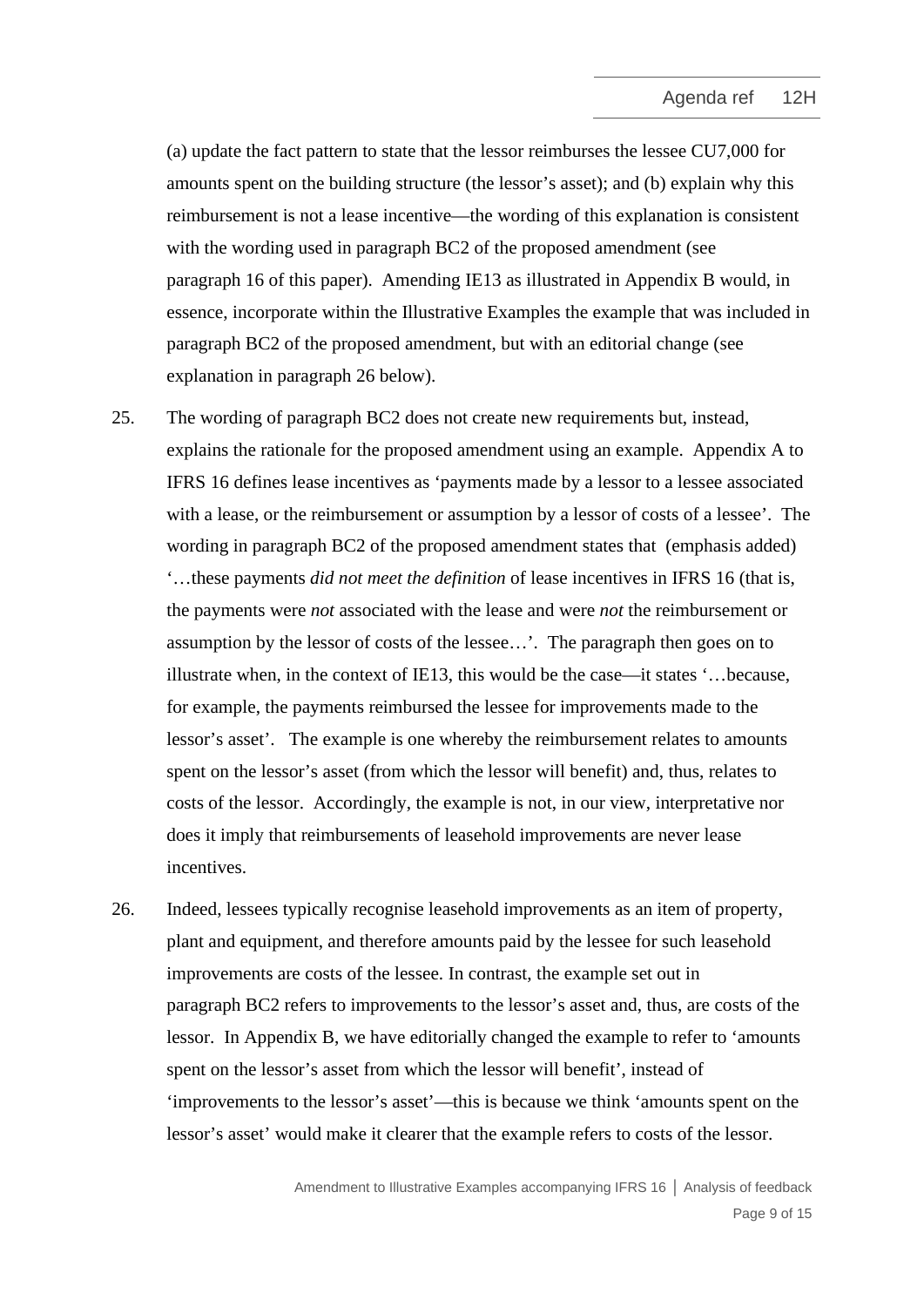#### *How to proceed?*

- 27. Having considered the feedback, in our view there are two approaches available to the Board (the same two the Board considered when developing the proposed amendment), namely:
	- (a) proceed with removing the illustration in IE13 as proposed; or
	- (b) illustrating in IE13 a reimbursement that is not a lease incentive, using the example in paragraph BC2 (along the lines of the illustration in Appendix B).
- 28. If the Board considers it helpful to retain the reference to the example that was included in paragraph BC2, then we would recommend the second approach illustrating in IE13 a reimbursement that is not a lease incentive. The example included in paragraph BC2 to explain the proposed amendment is in the nature of an illustrative example and, if retained, in our view would fit better within IE13 than in the Basis for Conclusions. In addition, as explained in paragraphs [15–](#page-4-0)[18](#page-6-0) of this paper, some respondents say it would be beneficial to amend IE13 to illustrate a reimbursement that is not a lease incentive.
- 29. Alternatively, the Board could proceed with removing the illustration in IE13 for the reasons noted in paragraph [23](#page-7-3) of this paper. Although many respondents say it would be beneficial to retain an illustration (and thus disagree with the proposed amendment), many others agree with the proposal to remove the illustration. The example in paragraph BC2 also raised questions for some respondents, and there is a risk of those or other questions arising if we amend IE13 to include a new example.
- 30. In our view, the definition of lease incentives provides an adequate basis on which to determine whether payments from the lessor are lease incentives—in essence, that definition requires an entity to determine whether such payments are associated with the lease or reimburse costs of the lessee, or alternatively do not because, for example, they relate to costs of the lessor. Depending on the particular contractual terms and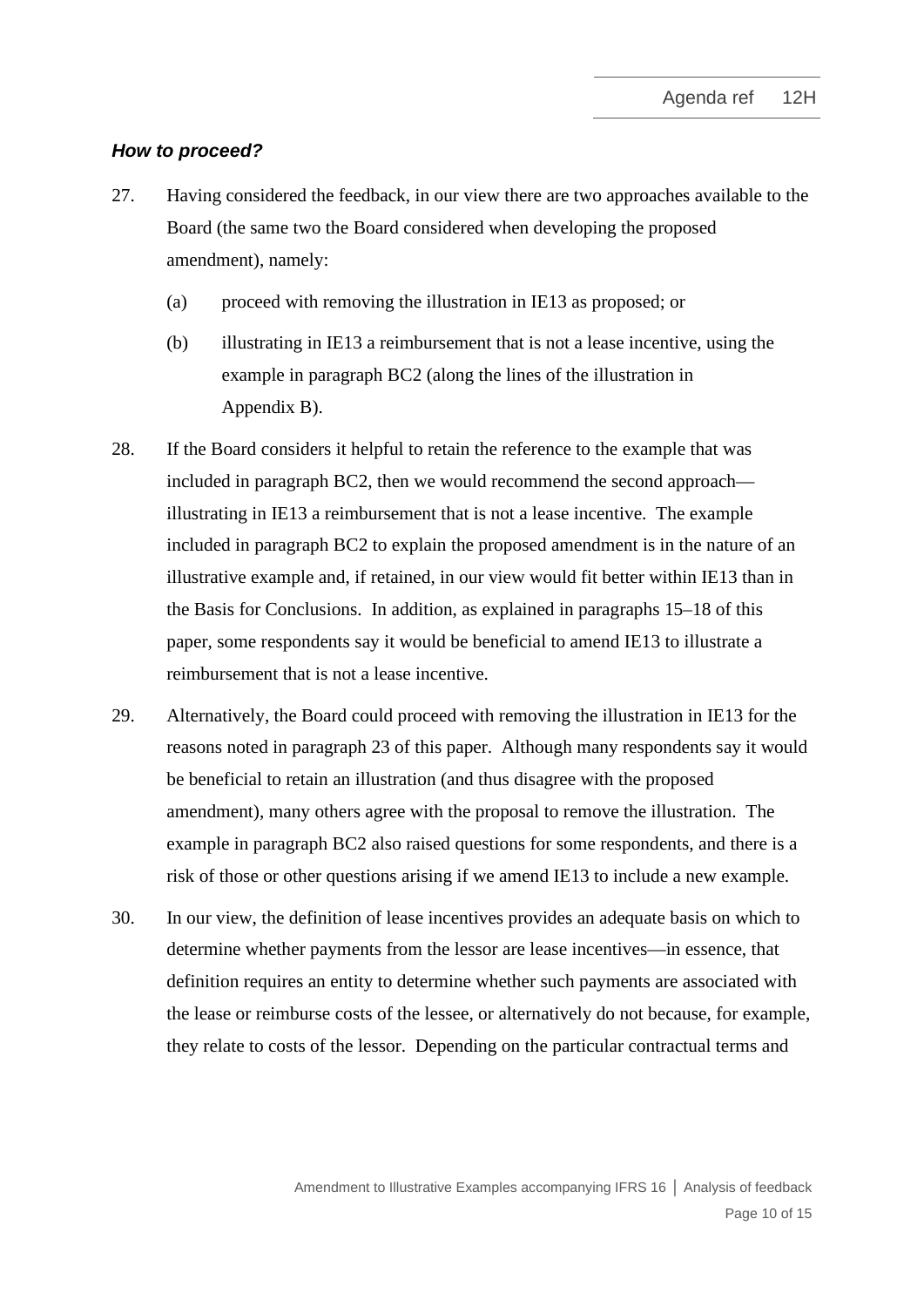conditions, that determination may require some judgement in some situations. However, in our view, any such judgement would not be excessive.

<span id="page-10-0"></span>31. Accordingly, on balance, we recommend that the Board finalise the proposed amendment to IE13 accompanying IFRS 16 with no changes (ie removing the illustration in IE13)

## **Staff recommendation**

<span id="page-10-1"></span>32. We recommend that the Board finalise the proposed amendment to IE13 accompanying IFRS 16 with no changes.

#### **Question 1 for the Board**

Does the Board agree with the staff recommendation to finalise the proposed amendment to IE13 accompanying IFRS 16 with no changes?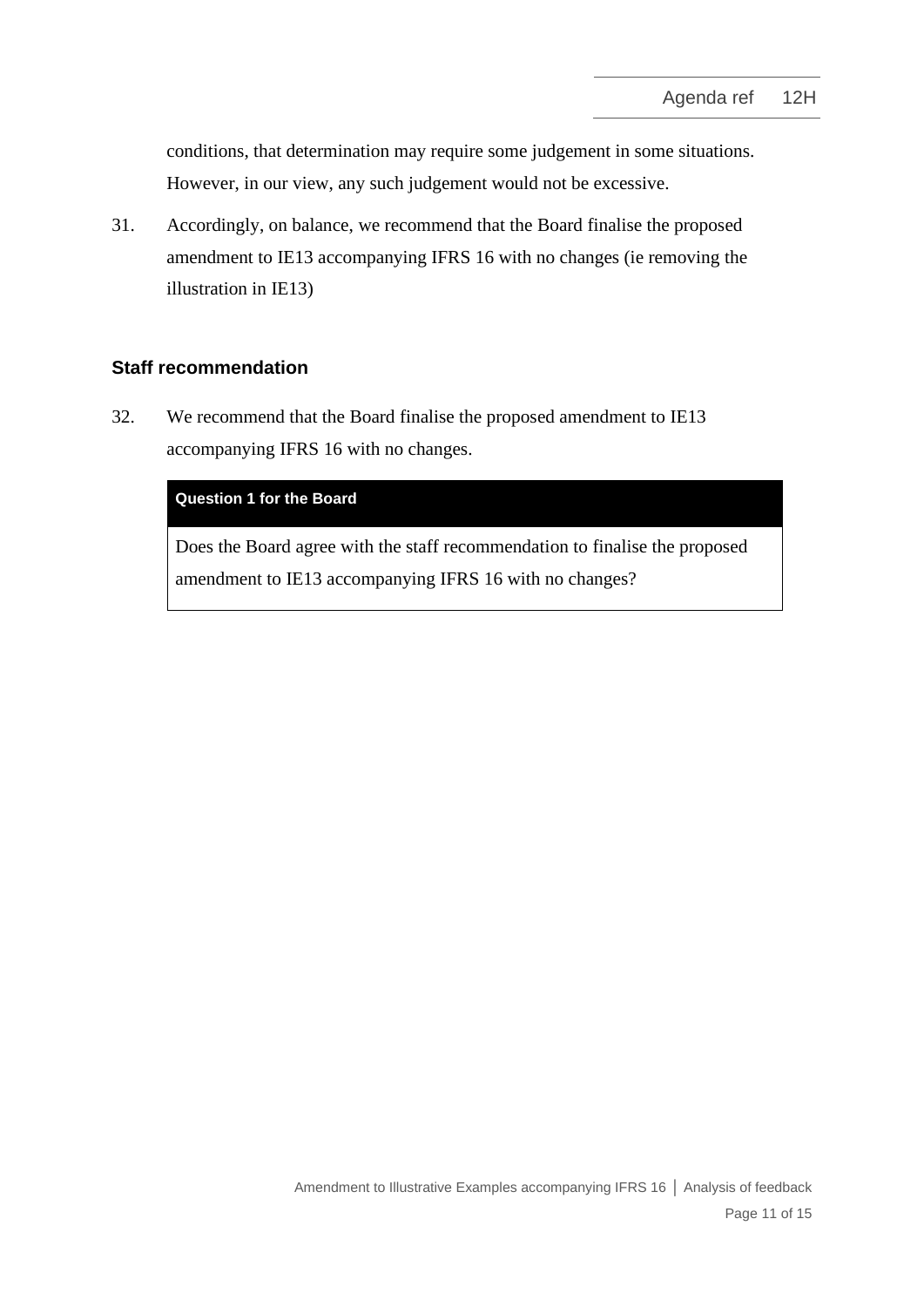# **Appendix A—Extract from the Exposure Draft**

# **[Draft] Amendment to the Illustrative Examples accompanying IFRS 16** *Leases*

Part 1 of Illustrative Example 13 in paragraph IE5 is amended. New text is underlined and deleted text is struck through.

## **Lessee measurement (paragraphs 18–41 and B34–B41)**

IE5 The following example illustrates how a lessee measures right-of-use assets and lease liabilities. It also illustrates how a lessee accounts for a change in the lease term.

### **Example 13—Measurement by a lessee and accounting for a change in the lease term**

*Part 1—Initial measurement of the right-of-use asset and the lease liability*

*Lessee enters into a 10-year lease of a floor of a building, with an option to extend for five years. Lease payments are CU50,000 per year during the initial term and CU55,000 per year during the optional period, all payable at the beginning of each year. To obtain the lease, Lessee incurs initial direct costs of CU20,000, of which CU15,000 relates to a payment to a former tenant occupying that floor of the building and CU5,000 relates to a commission paid to the real estate agent that arranged the lease. As an incentive to Lessee for entering into the lease, Lessor agrees to reimburse to Lessee the real estate commission of CU5,000 and Lessee's leasehold improvements of CU7,000.*

*At the commencement date, Lessee concludes that it is not reasonably certain to exercise the option to extend the lease and, therefore, determines that the lease term is 10 years.*

*The interest rate implicit in the lease is not readily determinable. Lessee's incremental borrowing rate is 5 per cent per annum, which reflects the fixed rate at which Lessee could borrow an amount similar to the value of the right-of-use asset, in the same currency, for a 10-year term, and with similar collateral.*

At the commencement date, Lessee makes the lease payment for the first year, incurs initial direct costs, receives the lease incentives from Lessor and measures the lease liability at the present value of the remaining nine payments of CU50,000, discounted at the interest rate of 5 per cent per annum, which is CU355,391.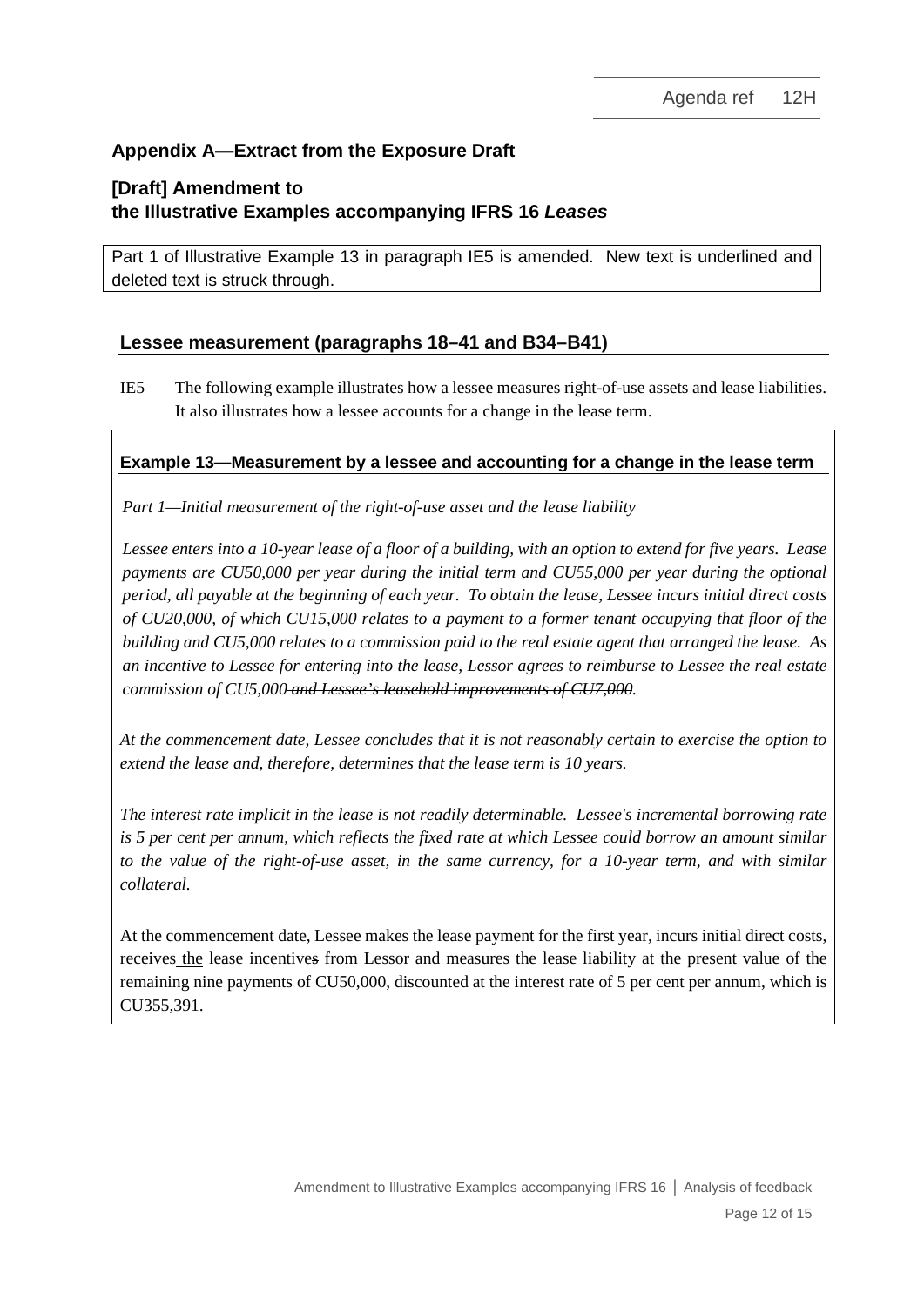Lessee initially recognises assets and liabilities in relation to the lease as follows.

| Right-of-use asset |                                     | CU405,391            |                      |
|--------------------|-------------------------------------|----------------------|----------------------|
|                    | Lease liability                     |                      | CU355,391            |
|                    | Cash (lease payment for first year) |                      |                      |
| Right-of-use asset |                                     | CU <sub>20,000</sub> |                      |
|                    | Cash (initial direct costs)         |                      | CU <sub>20,000</sub> |
|                    | Cash (lease incentive)              | CU5,000              |                      |
|                    | Right-of-use asset                  |                      | CU5,000              |

Lessee accounts for the reimbursement of leasehold improvements from Lessor applying other relevant Standards and not as a lease incentive applying IFRS 16. This is because costs incurred on leasehold improvements by Lessee are not included within the cost of the right-of-use asset.

…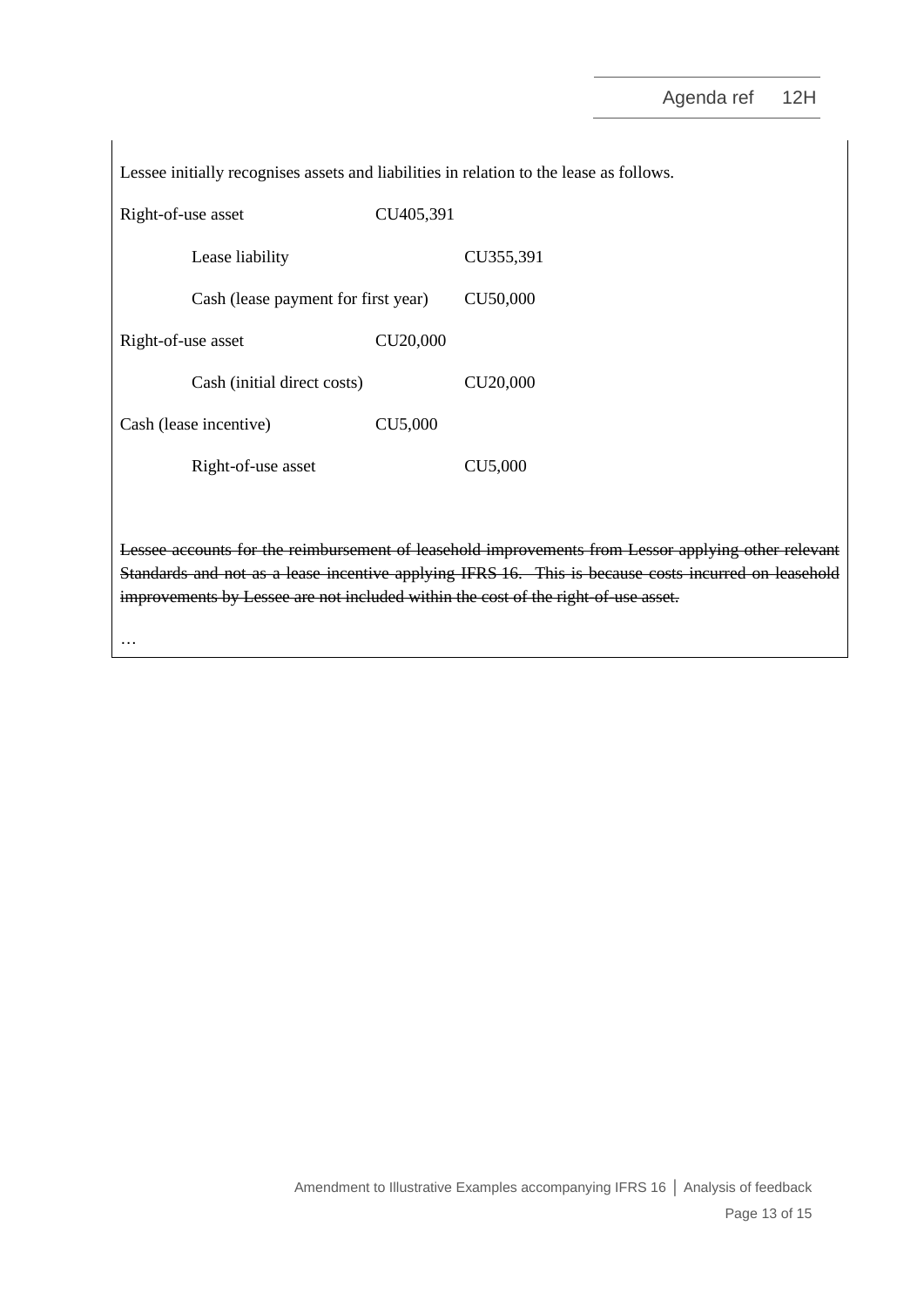# **Appendix B—Alternative amendment to IE13 (Alternative B)**

**B1.** This appendix illustrates how the Board could amend existing IE13 as discussed in paragraph [24.](#page-7-4) New text is underlined and deleted text struck through.

## **Lessee measurement (paragraphs 18–41 and B34–B41)**

IE5 The following example illustrates how a lessee measures right-of-use assets and lease liabilities. It also illustrates how a lessee accounts for a change in the lease term.

## **Example 13—Measurement by a lessee and accounting for a change in the lease term**

*Part 1—Initial measurement of the right-of-use asset and the lease liability*

*Lessee enters into a 10-year lease of a floor of a building, with an option to extend for five years. Lease payments are CU50,000 per year during the initial term and CU55,000 per year during the optional period, all payable at the beginning of each year. To obtain the lease, Lessee incurs initial direct costs of CU20,000, of which CU15,000 relates to a payment to a former tenant occupying that floor of the building and CU5,000 relates to a commission paid to the real estate agent that arranged the lease. As an incentive to Lessee for entering into the lease, Lessor agrees to reimburse to Lessee the real estate commission of CU5,000. and Lessor also reimburses Lessee 's leasehold improvements for amounts spent on the building structure of CU7,000 from which the lessor will benefit.*

*At the commencement date, Lessee concludes that it is not reasonably certain to exercise the option to extend the lease and, therefore, determines that the lease term is 10 years.*

*The interest rate implicit in the lease is not readily determinable. Lessee's incremental borrowing rate is 5 per cent per annum, which reflects the fixed rate at which Lessee could borrow an amount similar to the value of the right-of-use asset, in the same currency, for a 10-year term, and with similar collateral.*

At the commencement date, Lessee makes the lease payment for the first year, incurs initial direct costs, receives the lease incentives from Lessor and measures the lease liability at the present value of the remaining nine payments of CU50,000, discounted at the interest rate of 5 per cent per annum, which is CU355,391.

Lessee initially recognises assets and liabilities in relation to the lease as follows.

Right-of-use asset CU405,391